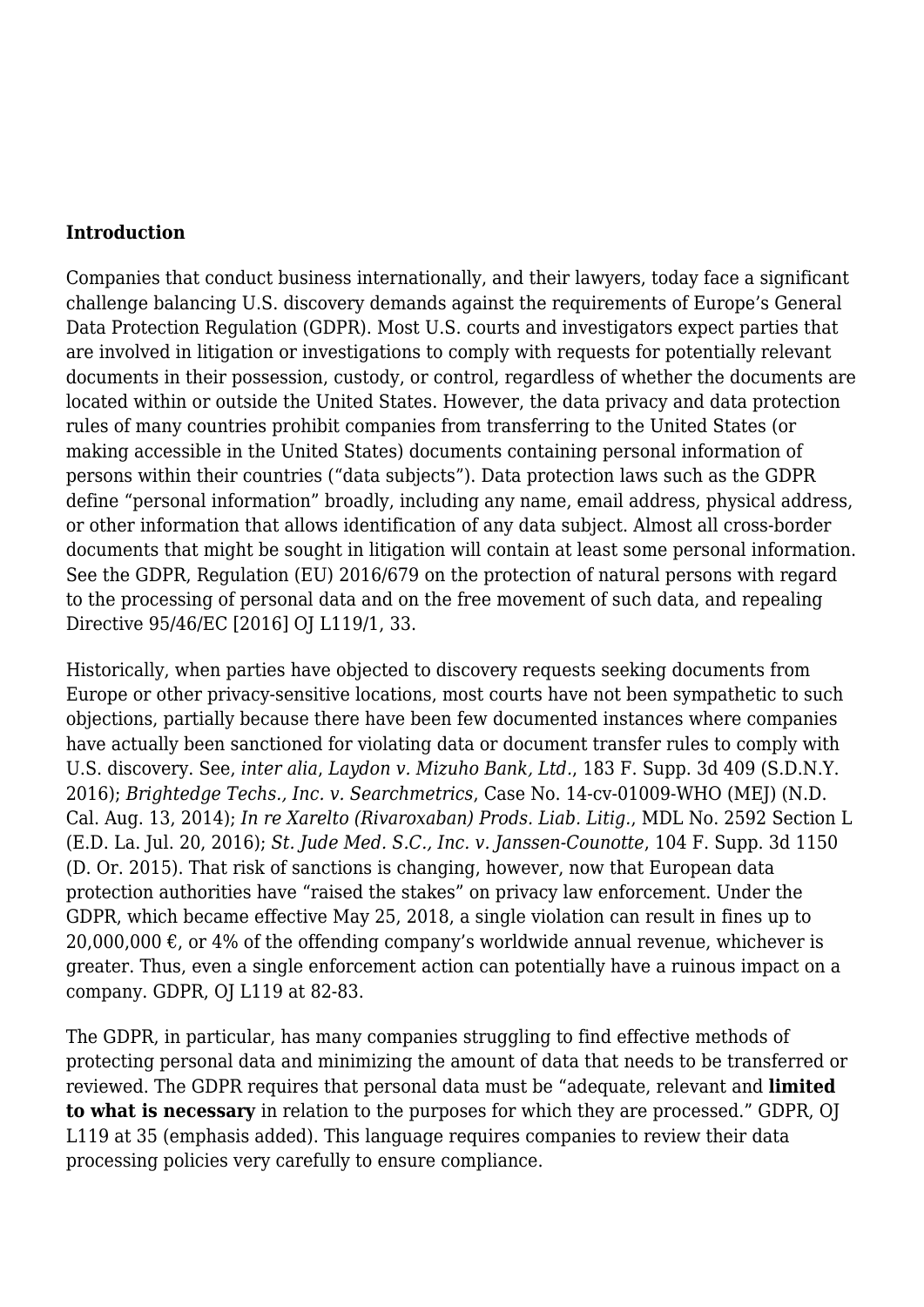This turn of events has many companies scrambling to determine how to cope with the conflict between U.S. discovery and international privacy rules. Fortunately, advances in technology may provide more efficient processes to help companies comply with the GDPR. For example, mass pseudonymization or anonymization of records prior to any reviews or cross-border transfers can be a part of the solution.

## **Pseudonymization & Anonymization**

Pseudonymization refers to the practice of altering records to replace certain personal information with alternate information to protect the identity of data subjects. For example, every instance of "Susan Brown" in a document can be changed to the pseudonym "Kathy Williams," and every instance of "Frank Jones" can be changed to the pseudonym "John Doe." Anonymization commonly refers to the practice of altering records to entirely remove or redact all of the personal information therein. Note, however, that even the complete removal or redaction of names would be considered "pseudonymization" under GDPR Recital 26 and the definition in Article 4(5), if the organization still had the ability to link back to the pre-altered documents with the personal information intact.

Pseudonymization and anonymization are not new data protection devices. Both practices have been in use at least since the advent of discovery proceedings involving confidential personal information, though perhaps not under those terms. If sufficiently pseudonymized records are transferred to the United States without anyone there having access to the original documents or original names, no personal information will actually be transferred. Indeed, pseudonymization is recognized in three separate recitals and in five separate articles of the GDPR, as one available/appropriate safeguard to protect personal data. See GDPR Recitals 28, 29, 156 and Articles 6(4)(e), 25(1), 32(1)(a), 40(2)(d) and 89. For example, Recital 28(1) provides: "The application of pseudonymisation to personal data can reduce the risks to the data subjects concerned and help controllers and processors to meet their data-protection obligations."

Pseudonymization, however, does not solve the entire problem. Under GDPR Article 4(2), the definition of "processing" is so broad that even preservation, collection, pseudonymization, or anonymization of records constitutes "processing" that implicates privacy concerns. Nevertheless, discovery in legal proceedings in the United States can implicate "legitimate interests pursued by the controller or by a third party […]" to justify such processing—especially since the result of such processing is the removal or masking of personal information prior to review or transfer. *See* GDPR, OJ L119 at 36.

## **Employing a Compliant Workflow**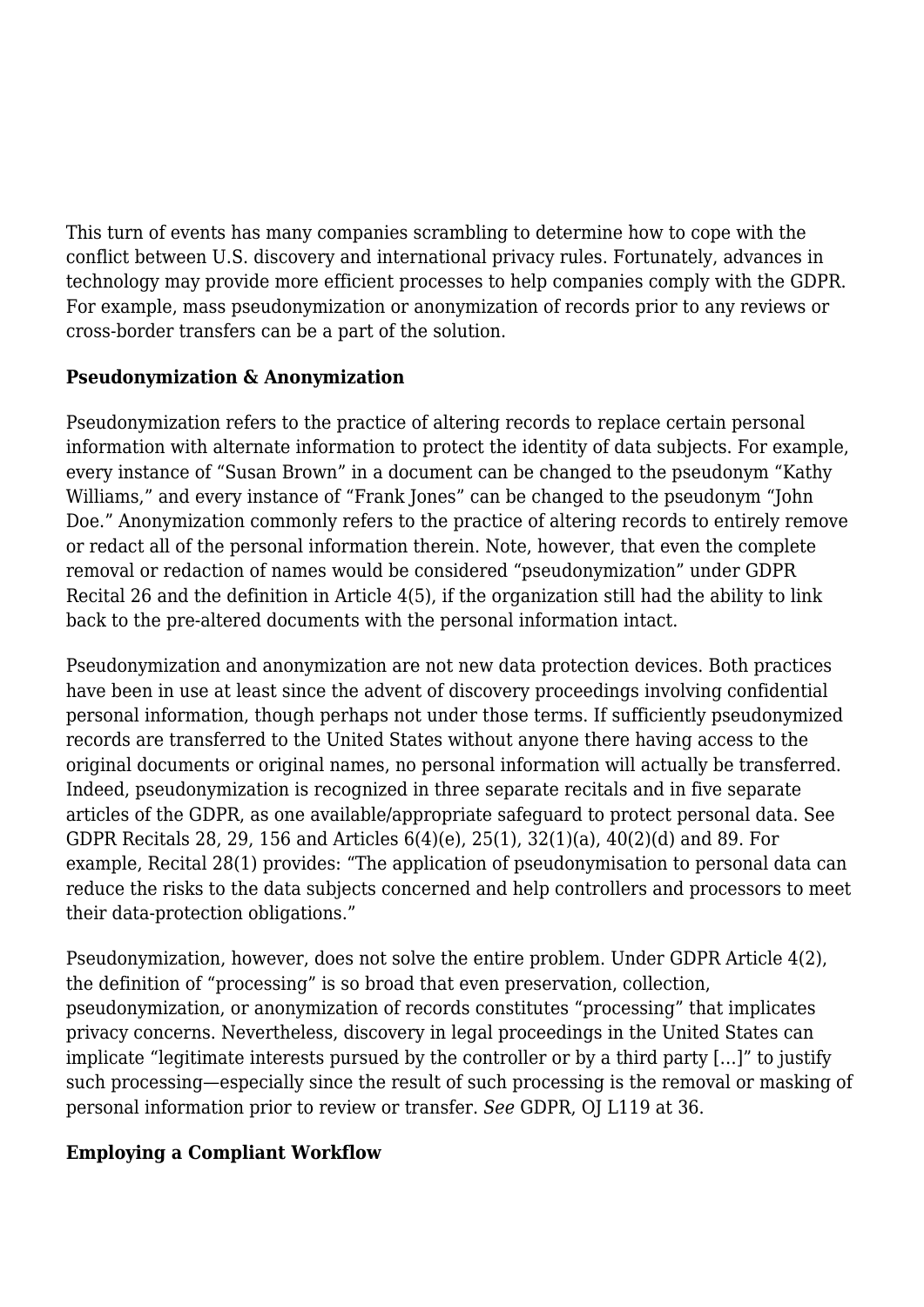Pseudonymized or anonymized versions of the original documents may not be sufficient for all purposes in U.S. discovery. However, the acceptance by U.S. courts and regulators of pseudonymized or anonymized documents in the first instance would also help to show due regard for principles of comity, when balancing legal obligations of U.S. discovery proceedings and the privacy interests of international data subjects whose personal data may be implicated in a cross-border investigation. This would also be in line with the Sedona Conference International Investigations Principles (May 2017 Public Comment Version) pp. 22-23, available at

https://thesedonaconference.org/publication/International%20Investigations%20Principles.

These techniques, especially when used with other strategies, can help to satisfy the main concern of data privacy authorities—protecting the privacy of data subjects. Many privacy officials in the EU, and other jurisdictions with similar privacy protections, do not understand the breadth of U.S. discovery. There is no counterpart to broad litigation discovery in most of continental Europe. To the extent that there is any pretrial disclosure based on requests from opposing parties, the disclosure is generally limited to specific documents that the opposing party already knows about and can identify with reasonable particularity.

Contrast that with the U.S. discovery system where millions of records may be produced to an opposing party in discovery, so that the requesting party may identify those relatively few documents that actually are important for resolving disputed issues. Typically only a small fraction of the documents produced are ever used for depositions, motions, or trials. The U.S. discovery process is anathema to most European privacy officials, who think that the U.S. legal system virtually ignores the privacy rights of individuals in allowing broad disclosure of thousands or millions of documents just to help find that small fraction that may truly be necessary to resolve the dispute.

Yet production of anonymized or pseudonymized documents should be sufficient in most litigation matters and investigations for a receiving party to rule out most of the documents as unimportant, and to identify a much smaller fraction that may be necessary to resolve the dispute. Then the parties can focus on only those documents truly needed; if any of those need to be transferred in their original form, the volume has already been minimized, and further measures (like protective orders) can be used to protect the privacy interests of any individuals identified in the transferred original documents.

For example, consider the hypothetical case of Class Action Plaintiffs vs. ABC Pharmaceutical Company. Assume that the plaintiffs are alleging that a drug manufactured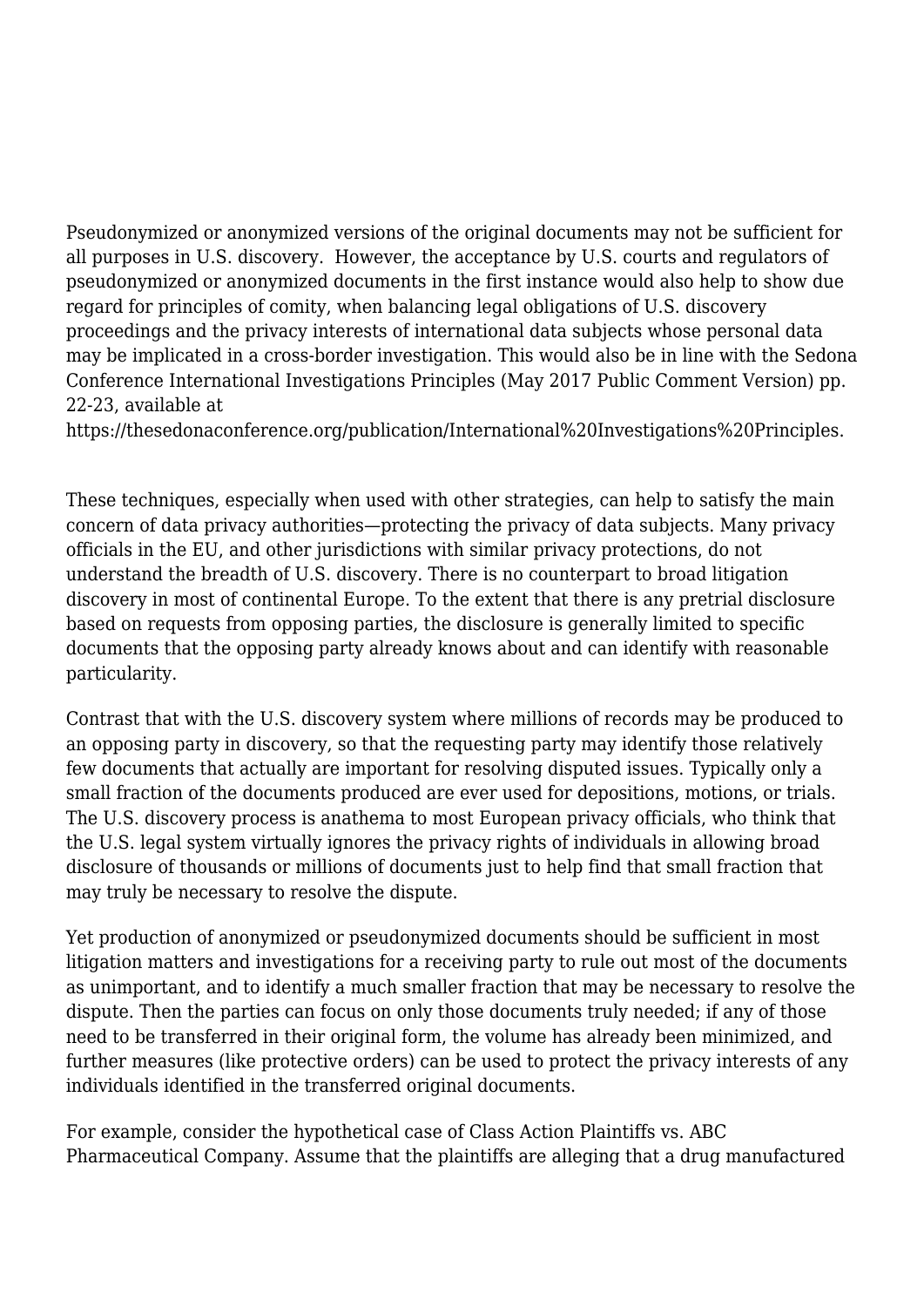by ABC causes adverse effects in patients, and they're further alleging that ABC did not adequately investigate or disclose those adverse effects when originally seeking approval for the drug. Assume also that some of the original drug development and testing occurred in Europe and that discovery requests are filed seeking production of all documents relating to the development and testing of the ABC drug. There could be tens of thousands of such records in Europe.

Rather than transferring all of those records to the United States for discovery, with the attendant GDPR risks of such a large data transfer, the company could first put the potentially relevant records through pseudonymization software that filters out all names and other identifying information and replaces them with "\*" or "#" signs. Perhaps a small number of names of key individuals would be identified in advance so that those names could automatically be changed to pseudonyms instead of being completely removed. At that point the pseudonymized documents could be subject to review in the United States without transferring any of the original documents or personal information.

Trained reviewers in the United States can be told what to look for to identify critical documents, or protocols can be set up with the court or adverse parties for production of the pseudonymized documents in the first instance. Based on the review of those versions, parties can identify the relatively small number of documents—maybe only dozens or hundreds out of the original tens of thousands—that may be needed in unredacted form for the litigation. There will be a much stronger argument at that point that the legitimate interests in transferring that small number of truly necessary original documents outweigh residual individual privacy interests, especially if residual concerns are addressed through confidentiality agreements, protective orders, and other measures.

## **Leveraging Technology**

These mass anonymization and pseudonymization efforts may previously have been impractical or cost-prohibitive due to the sheer cost of anonymizing or pseudonymizing large volumes of documents. Recent technological advances, though, including the use of artificial intelligence, have the potential to alleviate these impracticalities by allowing the mass automated anonymization and pseudonymization of very large volumes of electronic text-based documents. While this still does not solve all privacy issues—for example, certain kinds of records, like image-based records, cannot yet automatically be pseudonymized or anonymized in the same way—the vast majority of documents requested in most litigation or investigation matters are amenable to this new technology.

Next steps for the legal, privacy, and records communities include spreading awareness of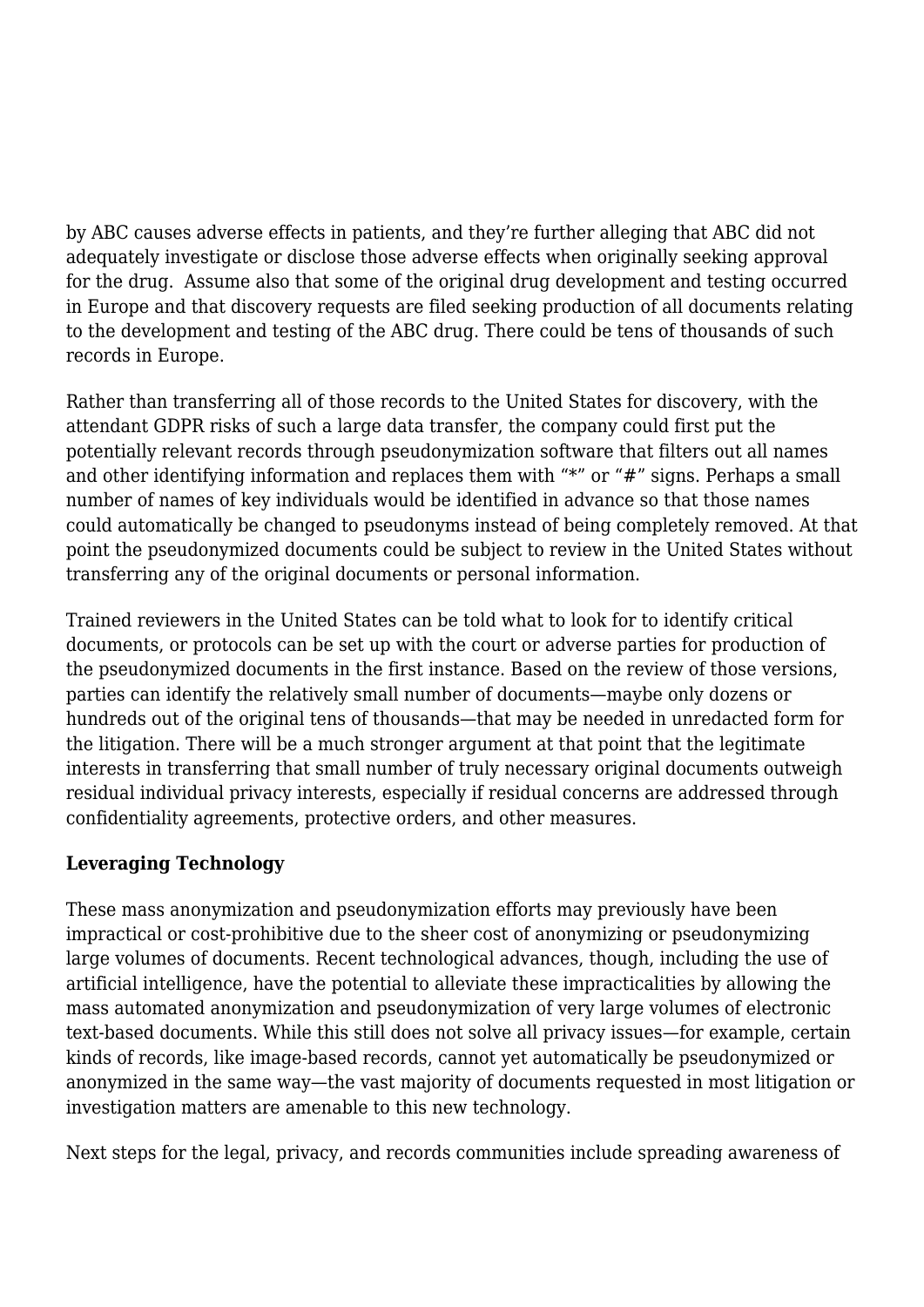the new technology; developing protocols and processes to use these techniques in combination with other protective measures to maximize protection of personal information; seeking input and acceptance from international data protection authorities; and educating parties and courts in the United States about the need for flexibility and respect for international privacy norms when addressing cross-border discovery issues.

In combination with other steps, pseudonymization and anonymization can be extremely useful tools for helping to solve the once seemingly intractable conflict between U.S. discovery requirements and international data protection laws.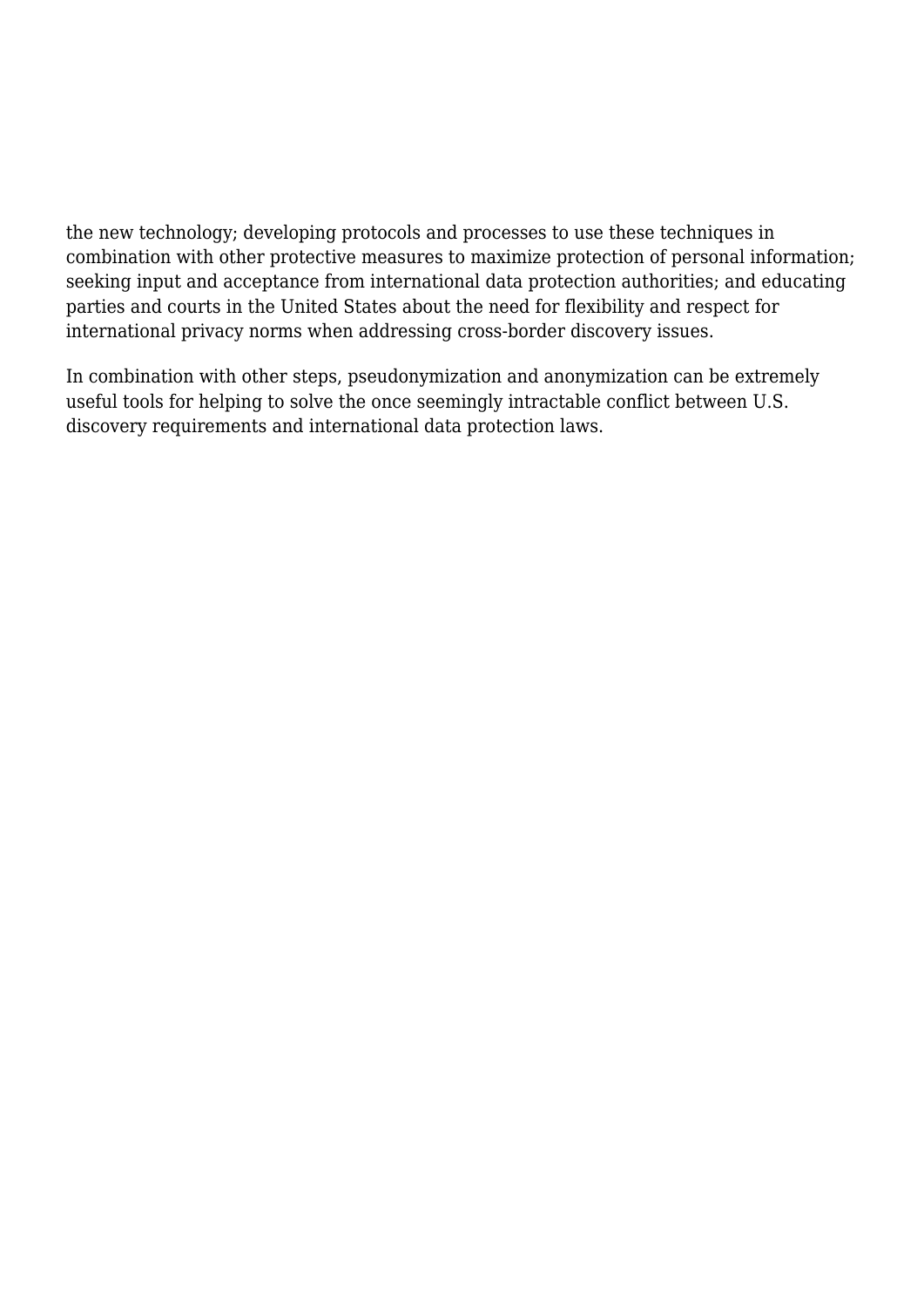# **Anonymization & Pseudonymization as Tools** for Cross-Border Discovery Compliance



**By David R. Cohen** 

#### Introduction

Companies that conduct business internationally, and their lawyers, today face a significant challenge balancing U.S. discovery demands against the requirements of Europe's General Data Protection Regulation (GDPR). Most U.S. courts and investigators expect parties that are involved in litigation or investigations to comply with requests for potentially relevant documents in their possession, custody, or control, regardless of whether the documents are located within or outside the United States. However, the data privacy and data protection rules of many countries prohibit companies from transferring to the United States (or making accessible in the United States) documents containing personal information of persons within their countries ("data subjects"). Data protection laws such as the GDPR define "personal information" broadly, including any name, email address, physical address, or other information that allows identification of any data subject. Almost all cross-border documents that might be sought in litigation will contain at least some personal information. See the GDPR, Regulation (EU) 2016/679 on the protection of natural persons with regard to the processing of personal data and on the free movement of such data, and repealing Directive 95/46/EC [2016] OJ L119/1, 33.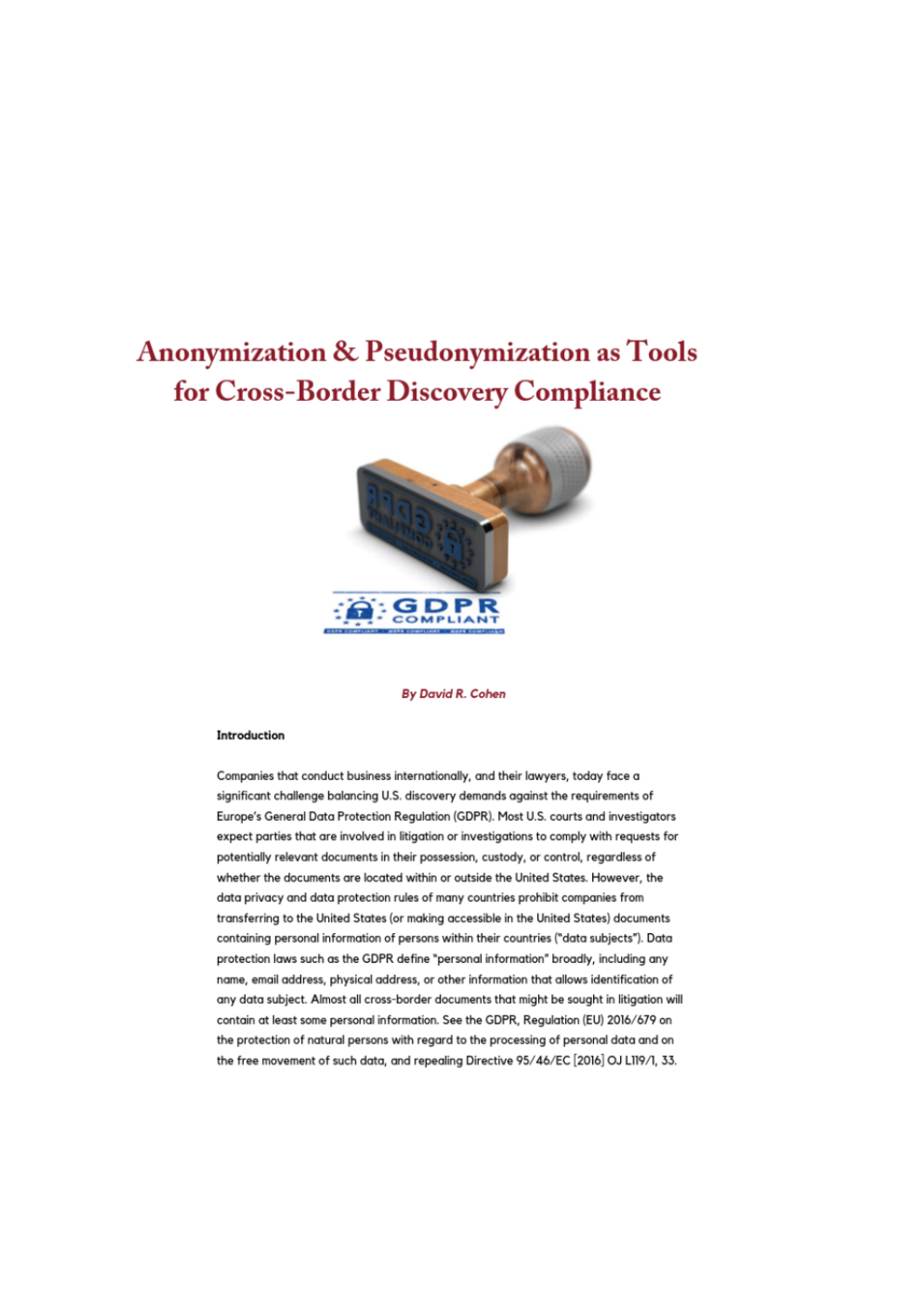View the **[PDF version](https://magazine.arma.org/wp-content/uploads/2019/10/Cohen-Article-1.pdf)** of this article



More on eDiscovery

## **Rapid Resource E-Course: How to Begin the Legal Hold Process for ESI**

This first of ARMA's new series of free Rapid Resource Modules takes key content from the popular ARMA book 7 Steps for Legal Holds of ESI and Other Documents, by John J. Isaza, Esq., and John J. Jablonski, Esq. Specifically, the e-learning module covers steps 1 and 2 in the process.

[Take The Free Training](https://armai.informz.net/ARMAI/pages/How_to_Begin_the_Legal_Hold_Process_for_ESI)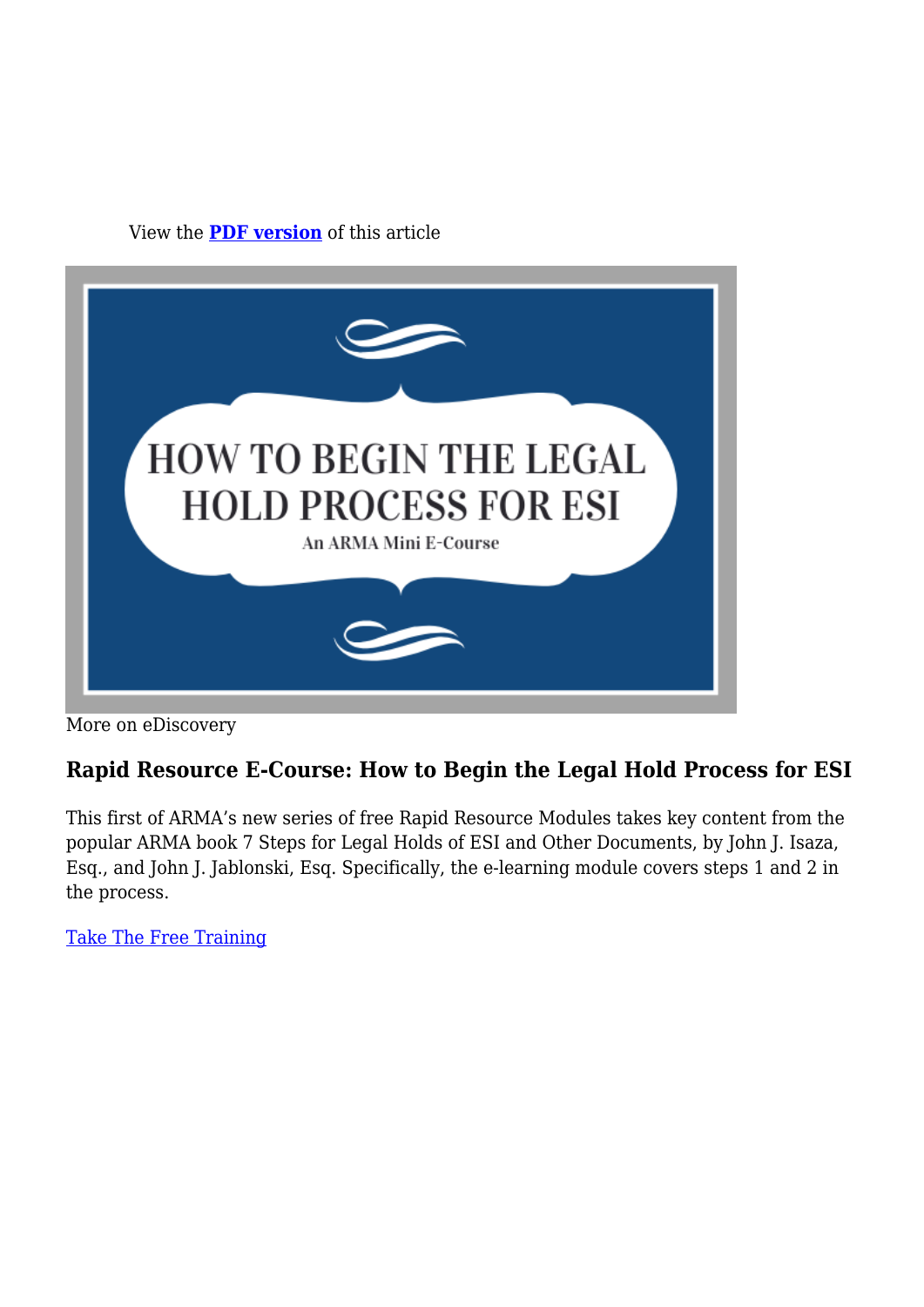

## **Checklist for Properly Managing Your Records In An eDiscovery World**

Your quick helpful one-page checklist for properly managing your Records in an eDiscovery world.

[Download](https://ARMAI.informz.net/ARMAI/pages/eDiscovery_ElectronicRecChecklist)

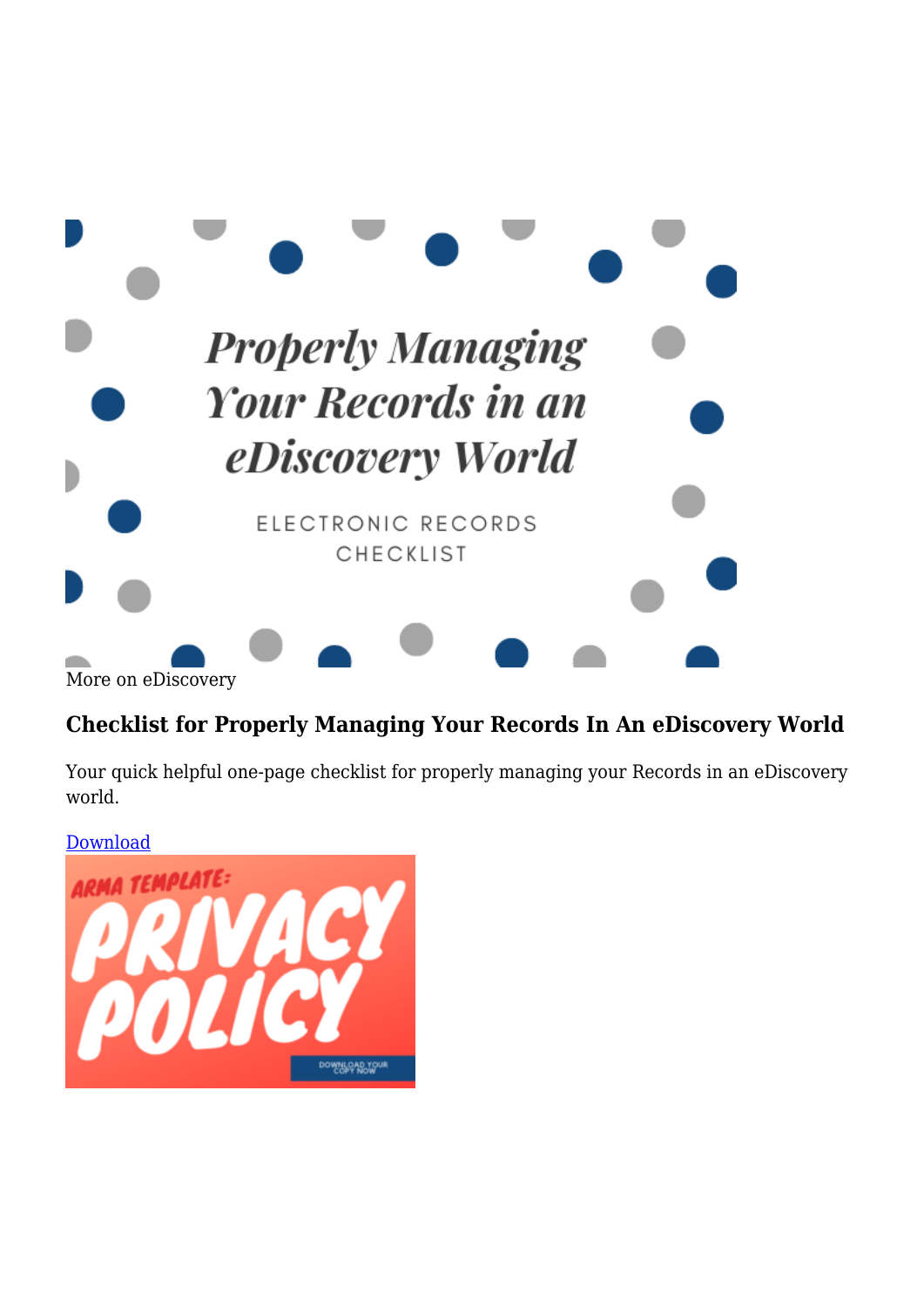## **Privacy Policy Template**

Originally developed by Jim Koziol, this Privacy Policy Template will help you establish a privacy policy at your organization or give you some ideas on how to enhance your existing privacy policy.

[Download](https://armai.informz.net/ARMAI/pages/Privacy_Policy_Template2)

# **Author**

[David Cohen](https://magazine.arma.org/author/davidcohen/)

(Visited 862 times, 1 visits today)

## **About the Author**



#### David Cohen

David R. Cohen is a partner at Reed Smith LLP, where he leads the firm's global Records & E-Discovery (RED) Practice Group. Mr. Cohen also cochairs the EDRM GDPR Committee and is a member of The Sedona Conference Working Group 6, which focuses on using technology to help address litigation and e-discovery challenges. The views expressed are those of the author, but he gratefully acknowledges the contributions to this article by members of his EDRM Committee and/or Sedona Working Group 6, including Rose Jones of King & Spalding, retired Magistrate Judge James C. Francis, IV, and Taylor Hoffman of Swiss Re.